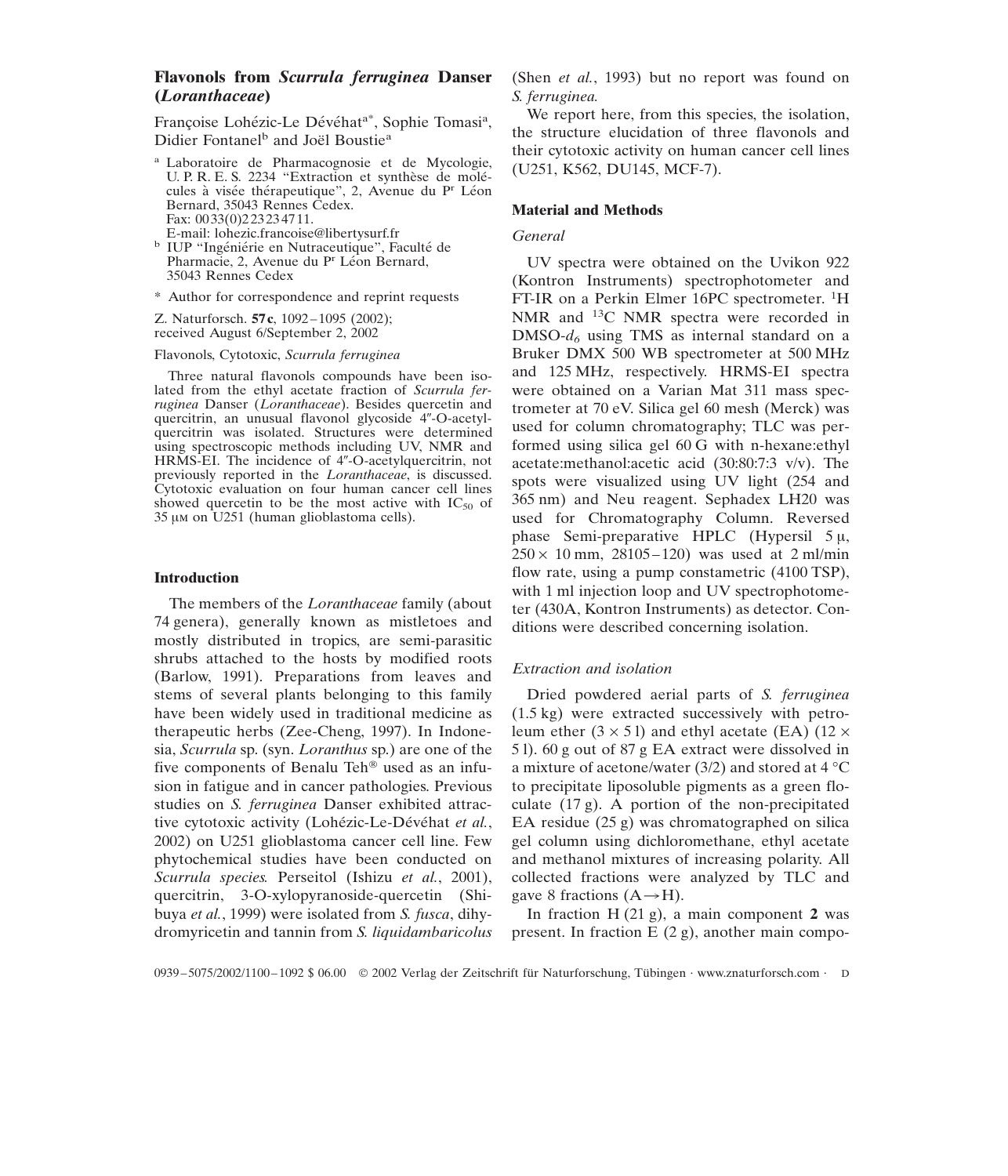nent **1** was detected. In the fractions F (250 mg) and G (550 mg), **1** and **3** were present. A portion of the fraction  $H(188 \text{ mg})$  and the fraction E (200 mg) were deposited on Sephadex LH-20 (20 g) and eluted with methanol to afford **2** (144 mg) and **1** (168 mg) respectively. Fraction F (260 mg) was chromatographed on Sephadex LH-20, eluted with methanol to give F1 and F2 which were purified by semi-preparative RP18 using methanol-H<sub>2</sub>O (4:6), during 141 min and methanol-H<sub>2</sub>O (6:4) during 37 min then methanol 100%, with a 2 ml/min flow rate. Two compounds were isolated **1** (20 mg) and **3** (70 mg). The structure of isolated constituents were elucidated based on chemical evidences and spectral analyses.

*4-O-acetylquercitrin* (**3**) = (3-[(4-O-acetyl-6 deoxy-α-L-mannopyranosyl)oxy]-2-(3,4-dihydroxyphenyl)-5,7-dihydroxy-*4H*-1-benzopyran-4-one). UV  $\lambda_{\text{max}}$  MeOH nm: 259, 353. IR (cm<sup>-1</sup>) v 800-815, 1390, 1503, 1602, 1731, intense band about 3194. <sup>1</sup> H NMR (500.14 MHz, in DMSO-*d6*): δ (ppm) 0.7 (3H, d,  $J_{\text{H-5''}}^3$  = 6 Hz, CH<sub>3</sub>-6"), 2.0 (3H, s, C<u>H</u><sub>3</sub>-CO), 3.39 (1H, dq,  $J_{H-4''}^3 = 9$  Hz,  $J_{H-6''}^3 =$ 6 Hz, H-5"), 3.74 (1H, dd,  $J_{\text{H-4}''}^3 = 9.7 \text{ Hz}, J_{\text{H-2}''}^3 = 1$ 3 Hz, H-3"), 4.03 (1H, sl, H-2"), 4.71 (1H, t,  $J^3$ <sub>H-3"</sub> = 10 Hz, H-4"), 5.23 (1H, sl, H-1"), 6.22 (1H, sl, H-6), 6.40 (1H, sl, H-8), 6.90 (1H, d,  $J_{H-6'}^3 = 8.3$  Hz, H-5'), 7.24 (1H, dd,  $J_{\text{H-5'}}^3 = 8.3 \text{ Hz}, J_{\text{H-2'}}^4 = 2 \text{ Hz},$ H-6'), 7.30 (1H, sd,  $J_{H-6'}^3 = 1.9$  Hz, H-2'), 12.61 (1H, s, OH-5). 13C NMR (125.76 MHz, in DMSO $d_6$ ): δ 17.0 (q,  $J^1 = 128.5$  Hz, C-6"), 20.8 (q,  $J^1 =$ 128.5 Hz,  $CH_3$ -COO), 67.8 (dm,  $J^1$  = 143 Hz, C-5", C-3"), 69.8 (d,  $J^1 = 128$  Hz, C-2"), 73.04 (dm,  $J^1 =$ 128 Hz, C-4"), 93.6 (dd,  $J^1 = 165$  Hz,  $J^3$ <sub>H-6</sub> = 3.6 Hz, C-8), 98.7 (dl,  $J^1 = 163.5$  Hz, C-6), 101.4 (d,  $J^1 =$ 176 Hz, C-1"), 103.9 (s, C-4a), 115.4 (d,  $J^1$  = 159 Hz, C-5'), 115.6 (dd,  $J^1 = 159$  Hz,  $J^3$ <sub>H-6'</sub> = 3 Hz, C-2'), 120.4 (sd,  $J_{\text{H-5'}}^3$  = 9.7 Hz, C-1'), 120.9 (dd,  $J^1 = 163$  Hz,  $J^3$ <sub>H-2</sub><sup> $\cdot$ </sup> = 7.3 Hz, C-6<sup>'</sup>), 133.9 (sd,  $J^4$ <sub>H-6<sup>'</sup> =</sub>  $_{\text{H-2'}}$  = 2.4 Hz, C-3), 145.2 (sm, C-3'), 148.4 (sm, C-4'), 156.4 (sd,  $J_{\text{H-8}}^2$  = 3.6 Hz, C-8a), 157.4 (sm, C-2), 161.2 (sl, C-5), 164.3 (sl, C-7), 169.8 (sm, CH3- COO), 177.5 (s, C-4). HRMS-EI  $(C_{23}H_{22}O_{12})$  *m*/ *z* = 489.103.

#### *Cytotoxic activity*

Cytotoxicity assays were carried out on four human cancer lines : U251 (NCI strain), K562 (CCL-243, ATCC), DU145 (HTB-81, ATCC),

MCF-7 (HTB-22, ATCC) according to the procedure described previously (Bezivin *et al.*, 2002) and expressed as  $IC_{50}$  ( $µ$ m). Each experiment was repeated three times. The positive control (Doxorubicin) for the cytotoxicity was purchased from Dakota Pharm.

## **Results** – **Discussion**

We carried out an isolation of main constituents of ethyl acetate fraction of *Scurrula ferruginea* Danser by Chromatography Column on silica gel and Sephadex LH-20 for compounds 1–3. Further purification by preparative HPLC on C18 afforded **3**. Compounds **1–3** (Fig. 1) were obtained as yellow amorphous powders. The UV procedure (Mabry *et al.*, 1970) suggested a 3-OH free flavonol for compound **1** but a 3-OH substituted flavonol for compounds **2** and **3**.

HRMS-EI measurement of **1** gave the molecular formula  $C_{15}H_{10}O_7$ . <sup>1</sup>H NMR and <sup>13</sup>C NMR spectra confirmed the well-known structure of quercetin (Markham, 1989).

The molecular formula of compound **2** was established as  $C_{21}H_{20}O_{11}$  based on high resolution measurements (HRMS-EI). The structure of compound **2** was deduced from spectroscopic data of **1** and the <sup>1</sup> H NMR data of the aglycone of **2** were consistent with a quercetin derivative. The <sup>1</sup>H NMR spectrum also showed the presence of a rhamnosyl unit with an α-linkage characterized with the anomeric proton at 5.26 ppm and the weak magnitude of the coupling constant  $J_{1/2}$ (Agrawal, 1992). The structure of compound **2** was elucidated as quercitrin.

The molecular formula  $(C_{23}H_{22}O_{12})$  of **3** given by HRMS-EI indicated its close structure with **2**. The FT-IR spectrum of **3** was very similar to those of **2** except the shift of the carbonyle band to the high frequenties  $(1731 \text{ cm}^{-1})$  and the lack of the  $1565$  cm<sup>-1</sup> band but the novel one at 1390 cm<sup>-1</sup> suggested an acetylation of the quercitrin sugar moiety (Carpena et al., 1980). The <sup>1</sup>H NMR and 13C NMR data of compound **3** confirmed the presence of quercitrin with an acetyl group on rhamnose which can be assigned to a signal at 2 ppm  $(CH<sub>3</sub>)$  and to the two signals at 20.8 (CO-CH<sub>3</sub>) and 169.8 ppm  $(CO)$ . It was confirmed by the upfield shift of  $CH_3$ -6" and downfield shift of H-4",  $H-5''$  and  $H-3''$ . The position of the acetylation was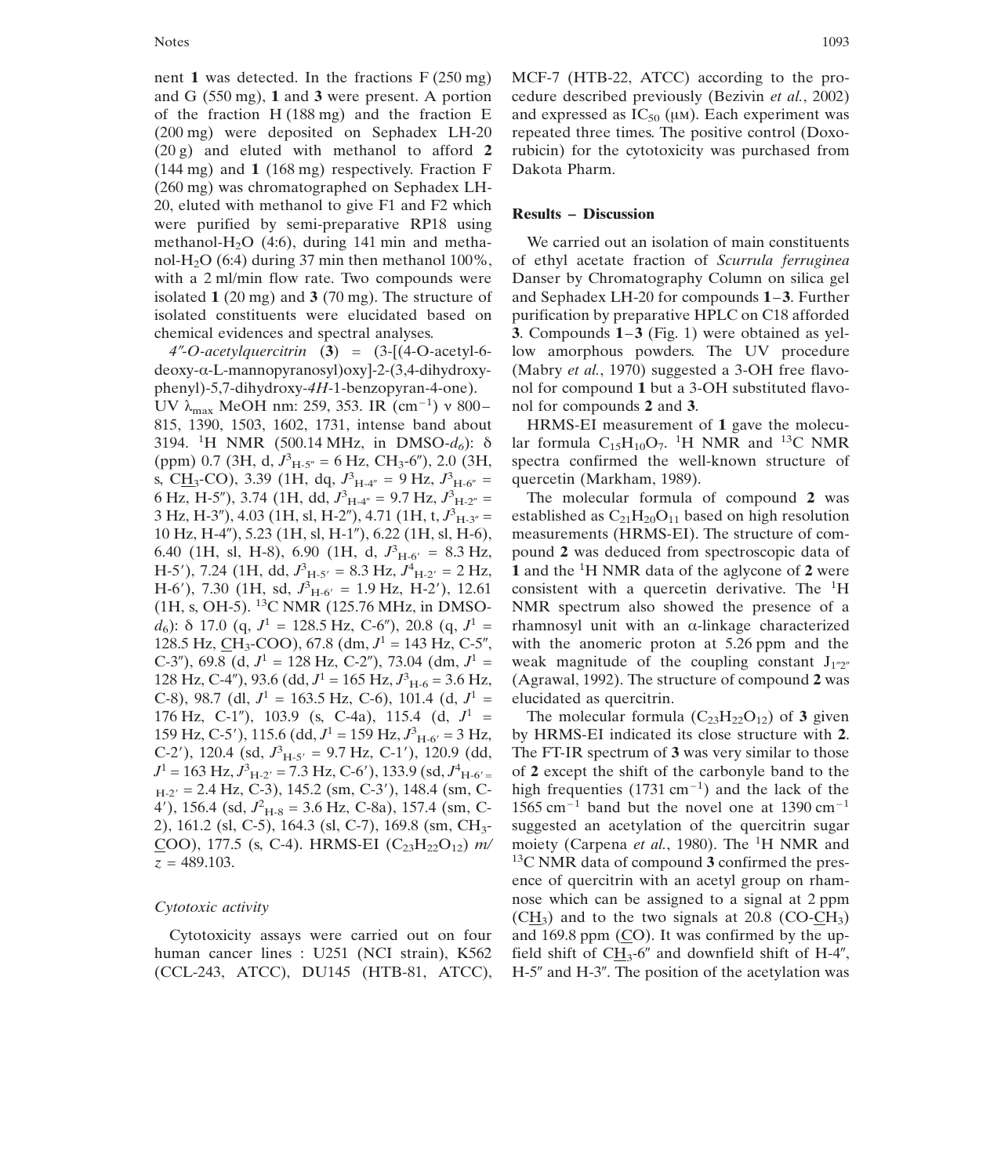



Fig. 1. Structure of quercetin (**1**), quer- $\tilde{\text{cl}}$ trin (2) and  $4^{\prime\prime}$ -Oacetylquercitrin (**3**).

thought to be on C-4" as this carbon ( $\delta$  73.04 ppm) is shifted downfield  $(+1.9$  ppm) while adjacent carbons  $C-5$ " and  $C-3$ " were shifted upfield  $(-2.3)$ and  $-2.7$  ppm respectively) (Markham, 1989; Danieli *et al.*, 1997). Thus, compound **3** was identified as 4"-O-acetylquercitrin for which NMR assignments were ascertained on the basis of fine long-range coupling constant measurements. Data corresponded to those previously described (Fuchino *et al.*, 1996) excepted the 13C NMR assignments of C-8a (δ 156.4 ppm) and C-2  $(\delta 157.4 \text{ ppm})$  and of C-5'  $(\delta 115.4 \text{ ppm})$  and C-2' (δ 115.6 ppm) which have been inverted.

While quercitrin and quercetin are common flavonols in higher plants, the acetylated derivatives are very unusual. The 2"-O-acetylquercitrin was isolated from azalea flowers (Asen, 1977), the 3-O-acetylquercitrin from a fern (Tanaka *et al.*, 1978) and aquatic flowers (Fossen *et al.*, 1999). The 4-O-acetylquercitrin was previously isolated from

*Betula species* (Ossipov *et al.*, 1995; Fuchino *et al.* 1996) and from *Pteris grandifolia* (Tanaka *et al.*, 1978). The taxonomic marker of the *Loranthaceae* family was quercitrin (Tilney *et al.*, 1974) already isolated from three phyllogenetically linked genera of *Scurrula*, *Taxillus*, *Dendrophtoe* and *Helixanthera* but to our knowledge it was the first isolation of the 4"-O-acetylquercitrin in this family. Further studies would be of taxonomic interest to know if the  $4$ "-O-acetylquercitrin could be a specific marker of *Scurrula* genus.

Cytotoxic activities of the three isolated compounds were evaluated on four human cancer cell lines (Table I). Quercetin was the only biological active compound, specially on the U251 glioblastoma cells ( $IC_{50} = 35 \mu M$ ) while quercitrin and its acetylated derivative remained inactive  $(IC_{50} >$  $200 \mu M$ ). Many studies have been conducted on quercetin which has been found to be one of the most active flavonol as anticancer agent with gen-

| Isolated compound                                                             | Human Cancer Cell line $(IC_{50}/\mu M)$ |                            |                              |                                |
|-------------------------------------------------------------------------------|------------------------------------------|----------------------------|------------------------------|--------------------------------|
|                                                                               | U <sub>251</sub>                         | K <sub>562</sub>           | DU145                        | MCF-7                          |
| Quercetin $(1)$<br>Quercitrin (2)<br>4"-O-acetylquercitrin (3)<br>Doxorubicin | 35<br>>222<br>> 204<br>0.022             | 69<br>>222<br>> 204<br>8.8 | 205<br>>222<br>> 204<br>0.13 | > 331<br>>222<br>> 204<br>0.25 |

Table I. Cytotoxicity of compounds **1**, **2** and **3**.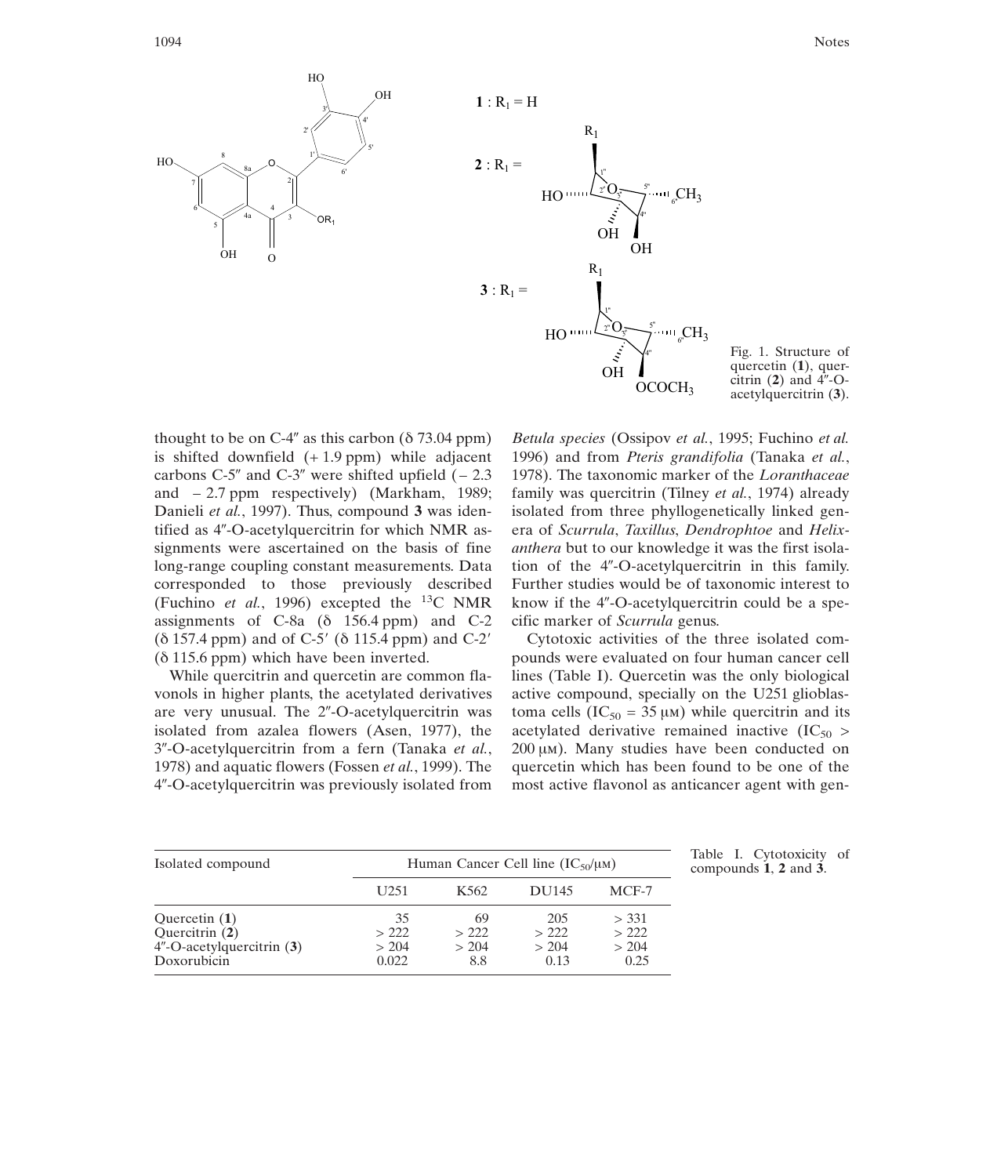istein (Agullo *et al.*, 1996). Although quercetin has been tested alone *in vitro* or *in vivo* on many cancer lines (Li *et al.*, 1999) and has reached the preclinical stage in association with cisplatin (Ferry *et al.*, 1996), it has never been tested on U251. However, the glycosylation of the OH-3 group seemed to decrease the cytotoxic activity which is in agreement with previous results (Agullo *et al.*, 1996) in the field of antioxidant (Cos *et al.*, 2001), antiproliferative (Koganov *et al.*, 1999) and enzyme inhibition (Belt *et al.*, 1979; Molnar *et al.*, 1981) activities.

- Agrawal P. (1992), NMR spectroscopy in the structural *Betula species* in Japan. II. constituents of *Betula platy*elucidation of oligosaccharides and glycosides. Phyto-<br>chemistry **31**, 3307–3310. **Ishizu T. Tsuiino E., Winarno H., Ohashi K. and Shi-**
- N., Demigne C. and Remesy C. (1996), Comparative from *Scurrula fusc* effects of flavonoids on the growth, viability and me-<br>Lett. **42**, 6887–6889. effects of flavonoids on the growth, viability and me-<br>tabolism of a colonic adenocarcinoma cell line (HT29 Koganov M., Dueva O.V. and Tsorin B.L. (1999), tabolism of a colonic adenocarcinoma cell line (HT29 cells). Cancer Lett.  $105$ , 61-70.
- Asen S. (1977), 2<sup>*r*</sup>-O-acetylquercitrin from *Azalea* flowers. Phytochemistry **16**, 147–148.
- Barlow B. (1991), Provisional key to the genera of *Lo- ranthaceae* and *Viscaceae* of the flora Malesiana region. Flora Malesiana Bulletin **10**, 335–338.
- Belt J., Thomas J., Buchsbaum R. and Racker E. (1979), Lohézic-Le-Dévéhat F., Bakhtiar A., Bézivin C.,
- **18**, 3505–3511. accepted 16th May.<br>Bezivin C., Lohézic F., Sauleau P. and Boustie J. (2002), Mabry T., Markham K ezivin C., Lohézic F., Sauleau P. and Boustie J. (2002), Mabry T., Markham K. and Thomas M. (1970), The sys-<br>Cytotoxic activity of Tricholomatales, determined tematic identification of flavonoids. Berlin–Heidelwith murine and human cancer cell lines. Pharmaceutical Biology  $40$ , 196-199.
- Carpena O., Baleriola C. and Mataix J. (1980), Etude sides. Methods in Plant spectrophotométrique de flavonoides acétylés. I. Fla- ed. London. 1, 197–232. spectrophotométrique de flavonoides acétylés. I. Fla-
- Cos P., Calomme M., Sindambiwe J.-B., Bruyne T.D., Cimanga K., Pieters L., Vlietinck A. J. and Van Den 11–18.<br>Berghe D. V. (2001), Cytotoxicity and lipid peroxida-<br>Ossipov V., Nurmi K., Loponen J., Prokopiev N., Hauki-Berghe D. V. (2001), Cytotoxicity and lipid peroxida-
- Danieli B., Luisetti M., Sampognaro G., Carrea G. and *Riva S. (1997)*, *Regioselective acylation of polyhy-*Riva S. (1997), Regioselective acylation of polyhy-<br>droxylated natural compounds catalyzed by *Candida* resonance studies of 5.7-dihydroxyflavonoids. Phyto*antarctica* lipase B (Novozym 435) in organic solvents.<br>J. Mol. Catalysis B: Enzymatic 3, 193–201.
- Ferry D., Smith A., Malkhandi J., Fyfe D., Detakats P., for pharmacochemical leads from tropical Anderson D., Baker J. and Kerr D. (1996), Phase I plants. Pure Appl. Chem. 71, 1109–1113. Anderson D., Baker J. and Kerr D. (1996), Phase I
- Fossen T., Larsen A., Kiremire B. T. and Andersen O. Tilney P. and Lubke R. (1974), A chemotaxonomic study (1999), Flavonoids from blue flowers of *Nymphaea* of twelve species of the family *Loranthaceae*. J. Sth *caerulea*. Phytochemistry 51, 1133-1137.<br>Fuchino H., Konishi S., Satoh T., Yagi A., Saitsu K., Tat-
- sumi T. and Tanaka N. (1996), Chemical evaluation of

#### *Acknowledgments*

We are grateful to Dr Amri Baktiar who provided and authentified the *Loranthaceae Scurrula ferruginea* Danser, to the ARC (Association pour la Recherche sur le Cancer) and the Ligue Régionale de l'Ille et Vilaine de Lutte contre le Cancer for the grants they provided to conduct this study, to Dr P. Guenot for mass measurements and to J. F. Cupiff and M. Le Roch for performing NMR spectra.

- Ishizu T., Tsujino E., Winarno H., Ohashi K. and Shi-Agullo G., Gamet-Payrastre L., Fernandez Y., Anciaux buya H. (2001), A complex of perseitol and K+ ion<br>N., Demigne C. and Remesy C. (1996), Comparative from *Scurrula fusca* (Loranthaceae). Tetrahedron
	- Activities of plant-derived phenols in a fibroblast cell culture model. J. Nat. Prod. **62**, 481–483.
	- Li W., Shen F. and Weber G. (1999), Ribavirin and quer-<br>cetin synergistically downregulate signal transduction *and are cytotoxic in human ovarian carcinoma cells.* Oncol. Res. **11**, 243-7.
	- Inhibition of lactate transport and glycolysis in Ehr-<br>
	lich ascites tumor cells by bioflavonoids. Biochemistry<br>
	toxic activities of some Indonesian plants. Fitoterapia, lich ascites tumor cells by bioflavonoids. Biochemistry toxic activities of some Indonesian plants. Fitoterapia,<br>
	18, 3505–3511.
		- tematic identification of flavonoids. Berlin–Heidelberg–New York, Verlag, Springler Publ. 353.
		- Markham K. (1989), Flavones, flavonols and their glycosides. Methods in Plant Biochemistry. J. Harborne. 2.
	- vonols et glycosides de flavonols. Bulletin de liaison, Molnar J., Beladi I., Domonkos K., Födeak S., Boda K. aroupe polyphénols 9, 340–347. and Veckenstedt A. (1981), Antitumor activity of flaand Veckenstedt A. (1981), Antitumor activity of fla-<br>vonoids on NK/ly ascites tumor cells. Neoplasma 28,
	- tion-inhibiting activity of flavonoids. Planta Med. **67**, oja E. and Pihlaja K. (1995), HPLC isolation and 515–519. identification of flavonoids from white birch *Betula pubescens* leaves. Biochem. Syst. Ecol. 23.
		- resonance studies of 5,7-dihydroxyflavonoids. Phyto-<br>chemistry 34, 843–845.
		- Shibuya H., Ohasshi K. and Kitagawa I. (1999), Search for pharmacochemical leads from tropical rainforest
	- clinical trial of the flavonoid quercetin: pharmacoki- Tanaka N., Murakami T., Saiki Y., Chen C. and Gomez netics and evidence for *in vivo* tyrosine kinase inhibi-<br>
	L. (1978), Chemische Untersuchungen von *Pteris*<br> *grandifolia* L. Chem. Pharm. Bull. **26**, 3580–3582. grandifolia L. Chem. Pharm. Bull. **26**, 3580–3582.
		- of twelve species of the family *Loranthaceae*. J. Sth<br>African Botany 40, 315–322.
		- Zee-Cheng R. (1997), Anticancer research on *Lorantha-*<br>ceae plants. Drugs Future **22**, 519–530.